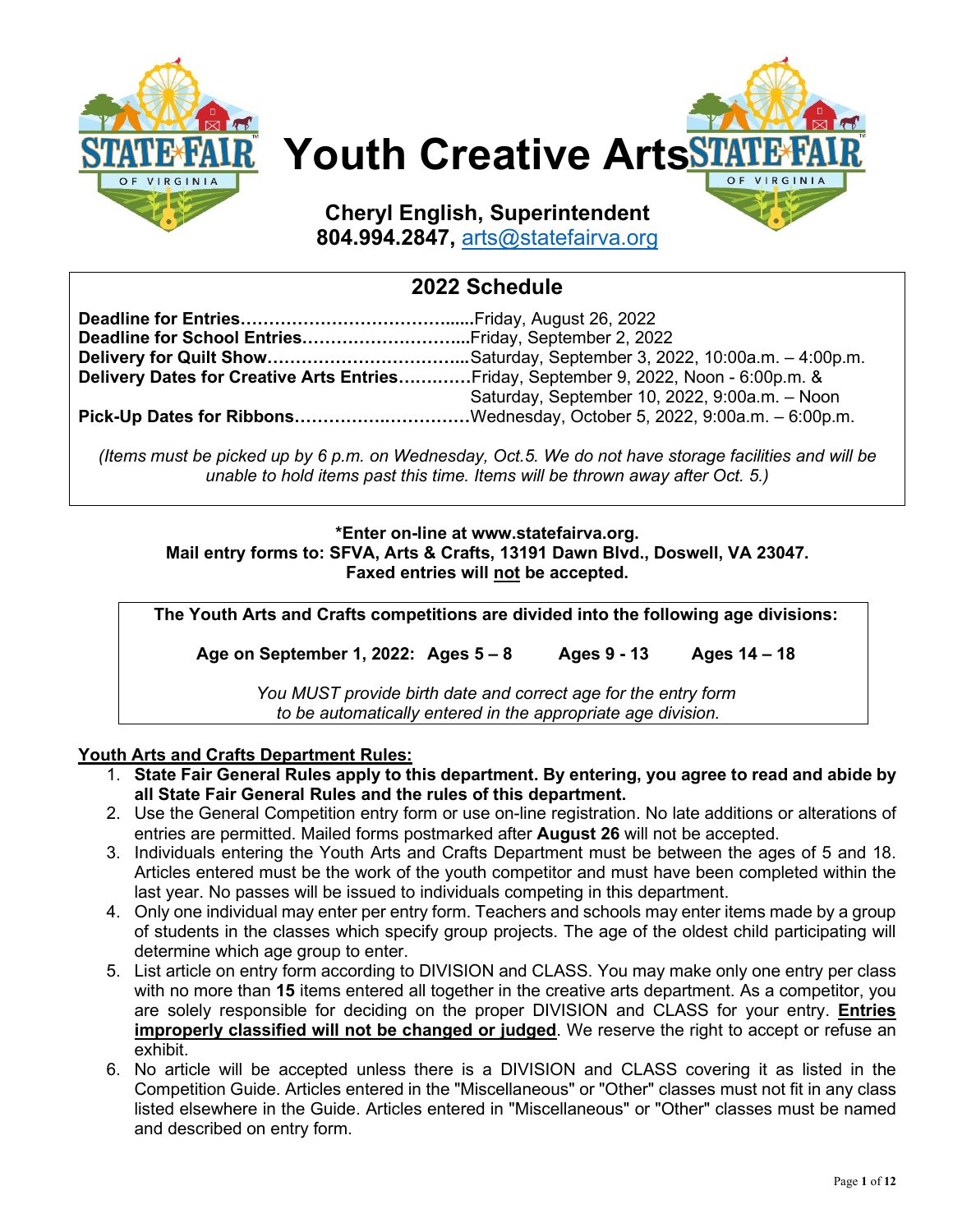- 7. Upon receiving and processing your entry form, the State Fair will print entry identification tags which will be made available to you to attach when your entries are brought to the Fair. **No tags will be mailed.** Altered tags will not be accepted, but you may add requested information to the back of the tag. If the item is original or unusual, please include that information on the BACK of the tag. Items consisting of multiple parts must be connected, mounted or stabilized in some way to keep all pieces together. **This does apply to school entries; Tags will NOT be mailed to the school.**
- 8. The Fair assumes no responsibility in case of loss or damage to exhibited items from any cause. Any insurance desired on an entry must be carried by the individual who entered it. No one will be allowed to set up, remove, handle or rearrange exhibits. Security will be provided. Every possible care will be taken to protect the exhibit and competitor's materials. All articles will be entirely under the control and jurisdiction of the State Fair of Virginia until after close of the Fair.
- 9. Where there is only one item entered in a class, a blue ribbon, if merited, will be awarded. Where articles are not worthy of first prize, judges may, at their discretion, award a ribbon of such grade as the article deserves.
- 10. Entries that do not receive a ribbon will not be displayed if space does not permit. Those entries will be stored until day of pickup. **No materials will be released before 9 A.M. Wednesday, October 5, 2022. The Arts Department will not be responsible for articles left after 6 P.M, Wednesday, October 5, 2022. We do NOT have year-round storage facilities; items will be thrown away after 6 P.M. on Wednesday, Oct. 5.**
- 11. Entries in this department may be mailed in instead of delivered in-person, but the Fair will not be responsible for any loss, damage or breakage. Packages must be received by **Friday, Sept. 9**. To have exhibit returned by mail, **return shipping instructions VIA The Arts Shipping Return Form must accompany the package** as well as \$15.00 to cover handling at the Fair and \$20.00 for return shipping **(\$35 total/package**). Ship items to: SFVA, Derby House - Arts & Crafts, 13191 Dawn Blvd., Doswell, VA 23047.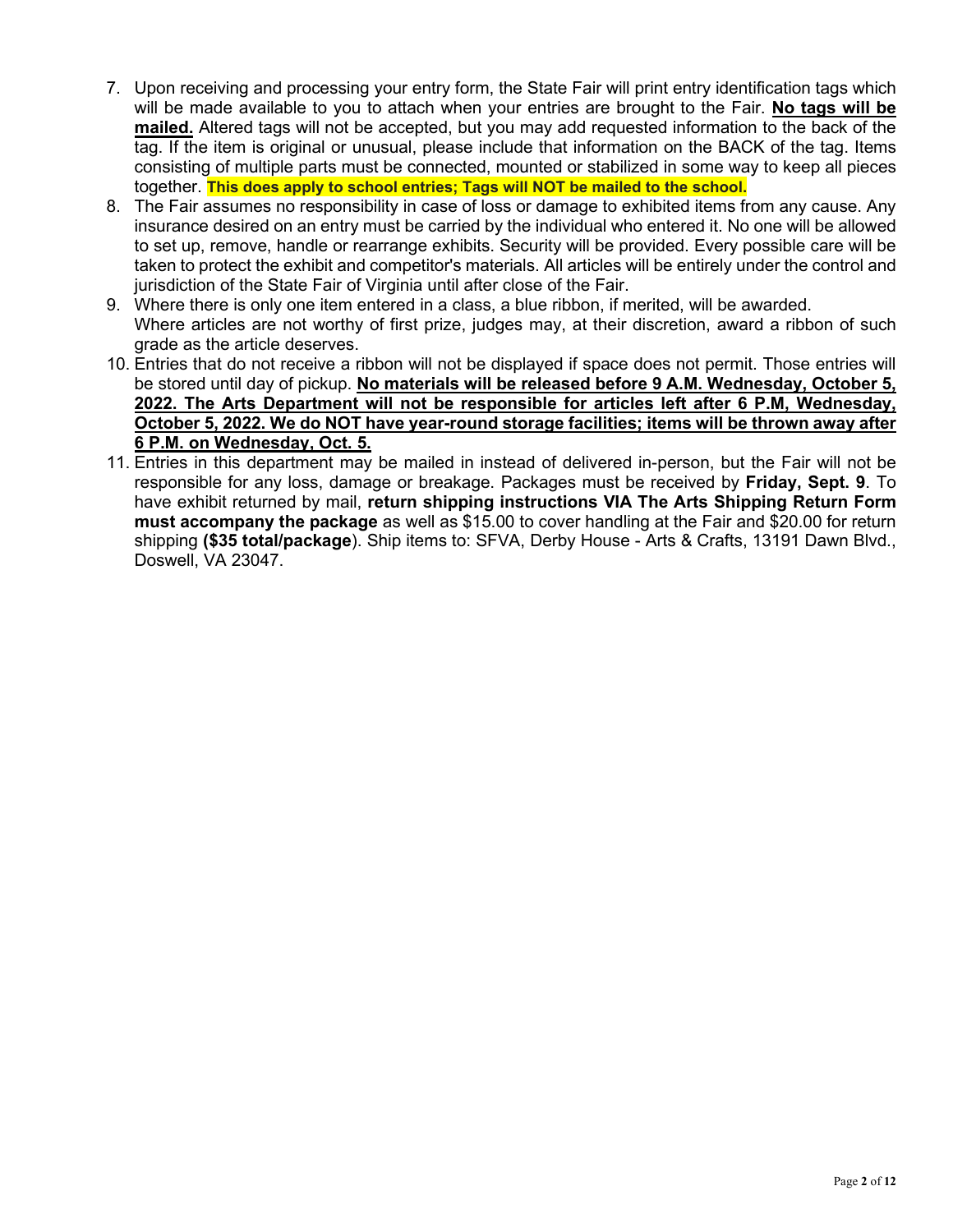# **State Fair of Virginia Two-Dimensional Fine Arts Scholarship**

**Division 1, class 1000**

# **2022 Scholarship Awards**

| <b>First Place</b> | \$1,200.00 & Rosette |
|--------------------|----------------------|
| Second Place       | \$800.00 & Rosette   |
| <b>Third Place</b> | \$500.00 & Rosette   |

- **Open to:** Students in **grades nine through twelve** across Virginia
- **Medium:** Original, two-dimensional art (oil, acrylic or watercolor painting, line, charcoal, pastel drawing, etc.) appropriately mounted or framed. Artwork must have been completed within the last year.
- **Originality:** All work submitted must be the original work of the student. If a work is found to be plagiarized, copied in its entirety or in intent, it will be disqualified. Computer generated art and photography will not be accepted at this time.
- **Submission:** One artwork per student only. Entries are only eligible for scholarship competition once. New artwork must be submitted each year.
- **Artist Statement:** Along with original piece, student must also submit a typed, one-page (500 words or less) artist statement. Pieces will not be accepted without artist statement.  *\*Identification: Student's name, home address and home phone number, school name and teacher name along with entry identification tag provided by State Fair, must be attached to the back of the work.*
- **How to Enter:** Enter on-line for \$1.00 per entry at www.statefairva.org as if registering for any other youth arts & crafts competition. **Enter Division 1, class 1000.** Mail-in entry forms must be accompanied by a check made out to State Fair of Virginia to cover all entry to cover all entry fees per exhibitor.

# **Artwork Will Be Displayed During the State Fair of Virginia – Creative Arts September 23 - October 2**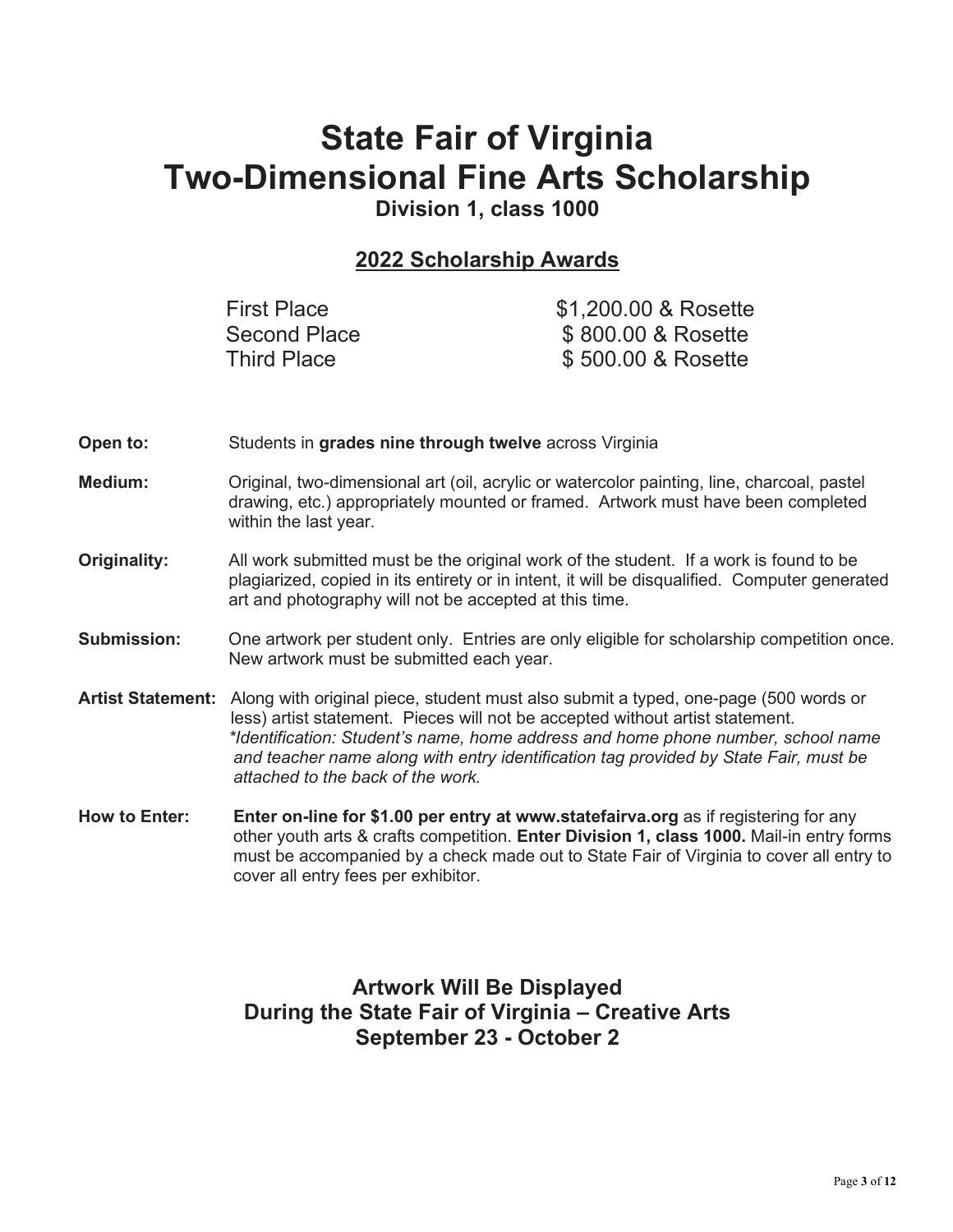# **State Fair of Virginia Three-Dimensional Fine Arts Scholarship**

**Division 1, class 1001**

# **2022 Scholarship Awards**

First Place \$1,200.00 & Rosette Second Place  $\$ 800.00 \& \text{ Rosette}$ <br>Third Place  $\$ 500.00 \& \text{ Rosette}$ \$ 500.00 & Rosette

- **Open to:** Students in **grades nine through twelve** across Virginia.
- **Medium:** Original, three-dimensional art no larger than 2' x 2' x 2', weighing less than 20 lbs. Entry must have been completed within the last year.
- **Originality:** All work submitted must be the original work of the student. If a work is found to be plagiarized, copied in its entirety or in intent, it will be disqualified. Submission: One three-dimensional artwork submission per student.
- **Submission:** One entry per student only. Entries are only eligible for scholarship competition once. New artwork must be submitted each year.
- **Artist Statement:** Along with original piece, student must also submit a typed, one-page (500 words or less) artist statement. Pieces will not be accepted without artist statement.
- **Identification:** Completed student information form must be mailed or delivered with submission of artwork.
- **How to Enter: Enter on-line for \$1.00 per entry at www.statefairva.org** as if registering for any other youth arts & crafts competition. **Enter Division 1, class 1001.** Mail-in entry forms must be accompanied by a check made out to State Fair of Virginia to cover all entry fees per exhibitor.

**Artwork Will Be Displayed During the State Fair of Virginia – Creative Arts September 23 - October 2**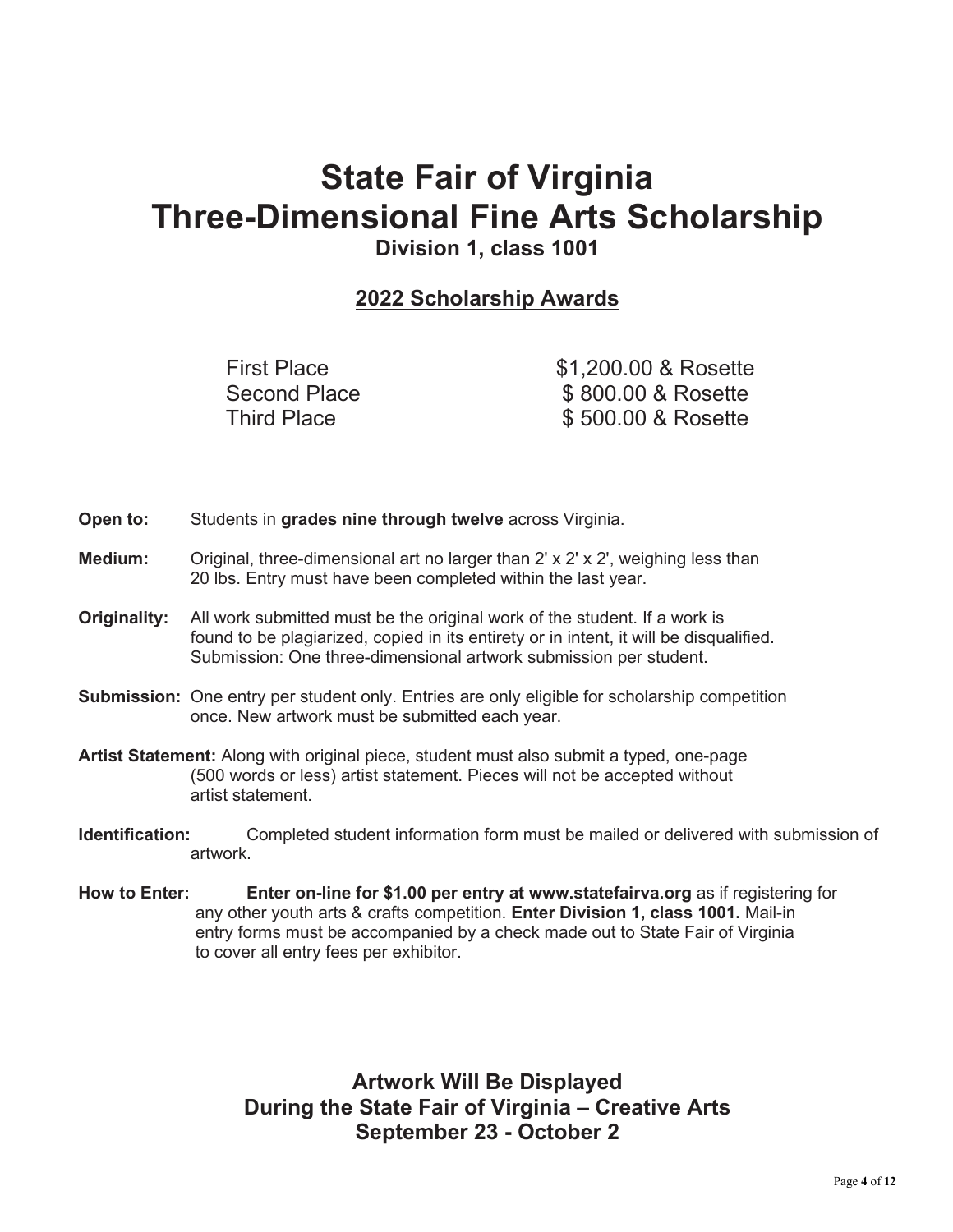# **State Fair of Virginia Two-Dimensional Fine Arts Scholarship Division 1, class 1003**

# 2022 Scholarship Awards

| <b>First Place</b> | \$300.00 & Rosette |
|--------------------|--------------------|
| Second Place       | \$200.00 & Rosette |
| Third Place        | \$100.00 & Rosette |

- **Open to:** Students in **grades seven and eight** across Virginia
- **Medium:** Original, two-dimensional art (oil, acrylic or watercolor painting, line, charcoal, pastel drawing, etc.) appropriately mounted or framed. Artwork must have been completed within the last year.
- **Originality:** All work submitted must be the original work of the student. If a work is found to be plagiarized, copied in its entirety or in intent, it will be disqualified. Computer generated art and photography will not be accepted at this time.
- **Submission:** One artwork per student only. Entries are only eligible for scholarship competition once. New artwork must be submitted each year.
- **Artist Statement:** Along with original piece, student must also submit a typed, one-page (500 words or less) artist statement. Pieces will not be accepted without artist statement. Identification: Student's name, home address and home phone number, school name and teacher name along with entry identification tag provided by State Fair, must be attached to the back of the work.
- **How to Enter: Enter on-line for \$1.00 per entry at www.statefairva.org** as if registering for any other youth arts & crafts competition. **Enter Division 1, class 1000.** Mail-in entry forms must be accompanied by a check made out to State Fair of Virginia to cover all entry fees per exhibitor.

**Artwork Will Be Displayed During the State Fair of Virginia – Creative Arts September 23 - October 2**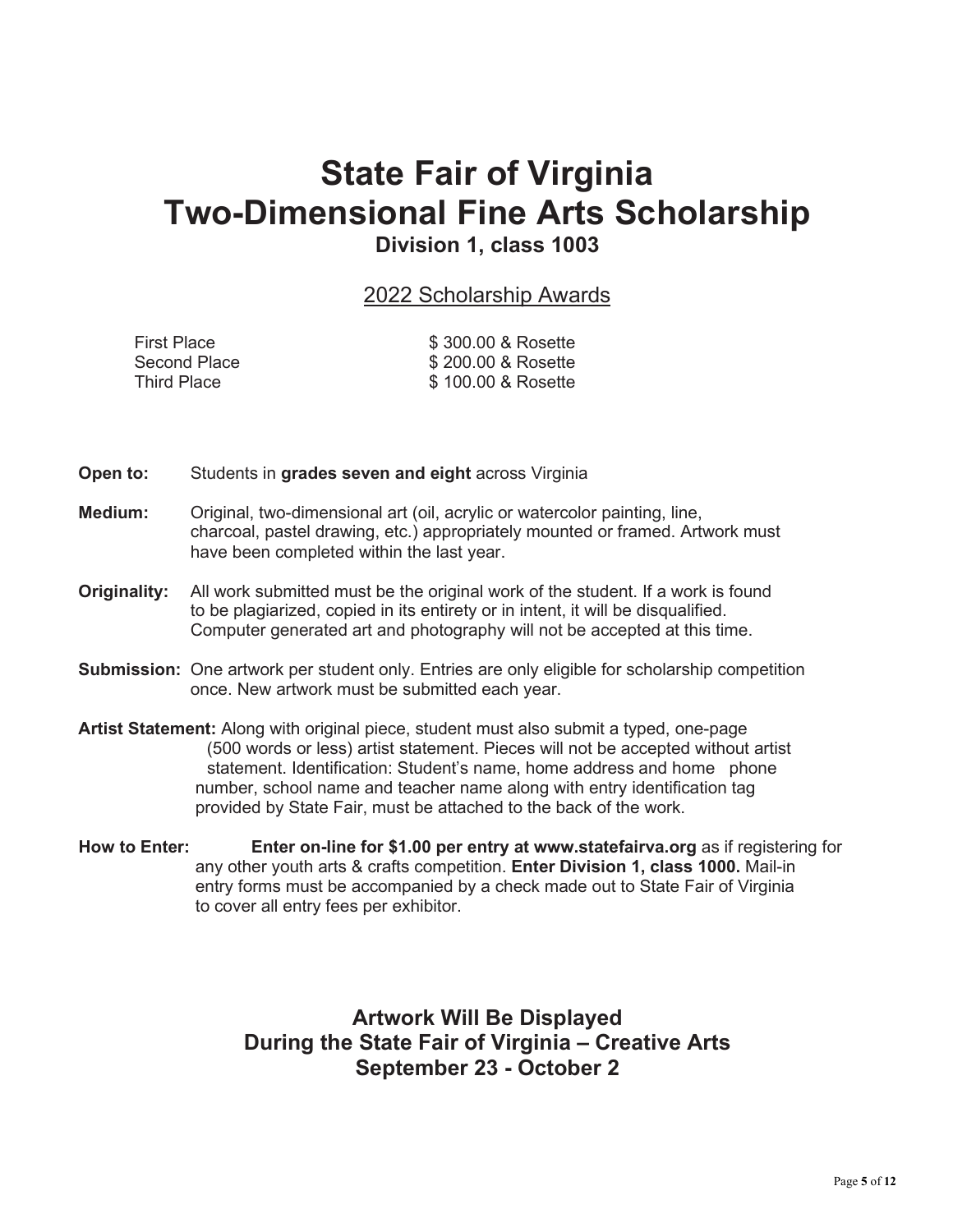## **Division 4: PAINTING & DRAWING**

**NOTE: Due to space limitations, only mounted paintings & drawings will be accepted. No frames please!**

#### **Class**

4001 Caricature, mounted 4002 Cartooning, mounted 4003 Charcoal, Pencil or Ink, mounted 4006 Crayon, mounted 4007 Oil Pastel/Chalk, mounted 4009 Oil Sticks, mounted 4011 Oil Painting, mounted 4013 Pastel, mounted 4014 Tempera or Acrylic, mounted 4016 Watercolor, mounted 4018 Scratch Board 4019 Colored Pencil, mounted 4020 Markers, mounted 4021 Mixed Media 4022 Sunflower Barn Quilt on Wood 4023 Hand Painted China 4024 Miscellaneous

# **Division 5: PAPER ART**

**Class** 5001 Book Making 5002 Decorated Paper 5004 Kites 5005 Origami 5006 Papier-mâché 5007 Pop Up Art 5008 Shaped or Sculpted Paper 5009 Mobile 5010 Scrapbooking (photo release form required) 5011 Other Paper Art - please describe

# **Division 6**: **PRINTMAKING**

**Class** 6001 Block 6002 Rubbings 6003 Styrofoam 6004 Other Printmaking - please describe

## **Division 7: FIBER ART**

**Class** 7001 Stitched Embroidery 7007 Rug Hooking 7009 Crocheting 7010 Knitting 7011 Weaving 7012 Other Fiber Art - please describe

# **Division 8: DECORATED WEARABLES**

Should be in wearable form **Class** 8001 Bags 8002 Shoes 8003 Sweatshirt 8004 Tee Shirt 8005 Visors/Hats 8006 Other Decorated Wearable – please describe

# **Division 9: SEWING**

**Class** 9001 Apron 9002 Blouse or Shirt 9003 Dress 9004 Shorts 9005 Party or Prom Dress 9006 Pillow 9007 Hand Quilted Article 9008 Machine Quilted Article 9009 Article made from pre-quilted fabric 9010 Pants 9011 Skirt 9012 Quilts 9013 Handmade stuffed toy 9014 Pajamas/Robes 9015 Costumes 9016 Other Sewing - please describe

# **Division 11: CHALK PAINT**

**Class** 1101 Glass 1102 Lamp 1103 Furniture 1104 Wood 1105 Metal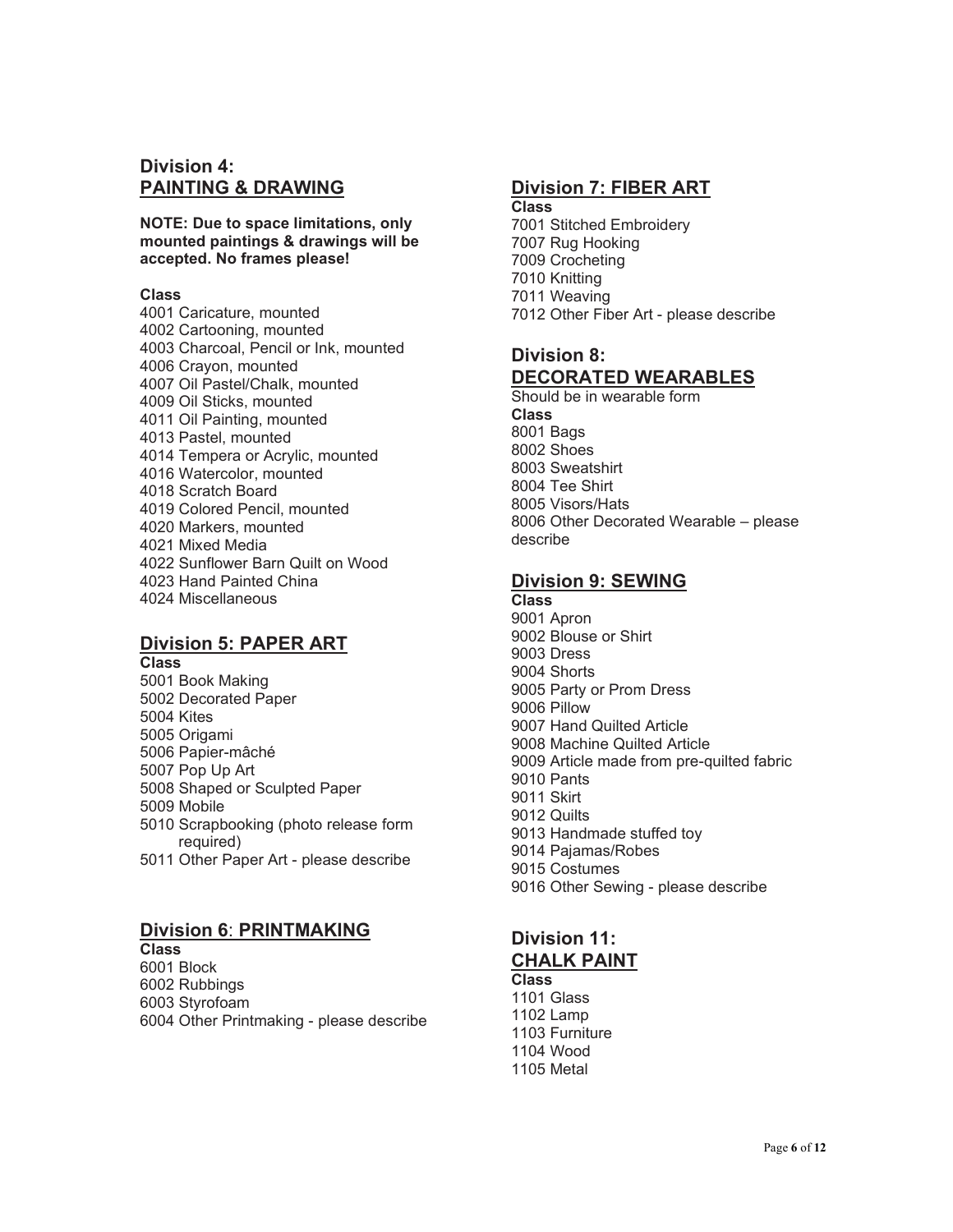#### **Division 12: Clay - Fired Class**

1201 Functional 1202 Decorative 1203 Sculptural 1204 Hand Built 1205 Wheel Thrown 1206 Painted 1207 Other Fired Clay - please describe

#### **Division 13: CLAY – NON-FIRED Class**

1301 Functional 1302 Decorative 1303 Sculptural 1304 Painted 1305 Other Non-Fired Clay - please describe

#### **Division 14: SCULPTURE Class**

1401 Wood 1402 Metal 1403 Any other-please describe

# **Division 15: WOODCRAFT**

**Class**

1501 Woodturning, Bowls 1502 Woodturning, Goblets 1503 Woodturning, Canes 1504 Woodturning, Lamps 1505 Woodturning, item from a kit 1506 Woodturning, other 1507 Cabinets 1508 Desks 1509 Tables 1510 Chairs 1512 Tools and Toys 1513 Musical Instruments 1514 Boxes 1515 Woodburning 1516 Items made from a kit - Name 1517 Woodcarving 1518 Other Woodworking, not listed – please Describe Woodcraft

# **Division 16: METALCRAFT**

**Class** 1601 Hooks and hangers 1602 Utensils

1603 Pokers 1604 Sians 1606 Other metal, not listed – describe

#### **Division 17: JEWELRY Class**

- 1701 Wirework Hand crafted jewelry composed mainly of wire; such as wrapped, woven and knitted wire and chain mail jewelry. All components of the jewelry must be hand fabricated; no purchased chain, clasps, jump rings or other findings. Points will be added for exceptional design and craftsmanship. Points will be deducted for poor craftsmanship and purchased components.
- 1702 Metalsmithing Hand fabricated metal jewelry such as rings, necklaces, bracelets, brooches, earrings featuring hand-made chain, hand-made clasps, bezel set stones, hand-fabricated lockets, cold and heat-formed metal components. All components of the jewelry must be hand fabricated; no purchased chain, clasps, jump rings or other findings. Points will be added for exceptional design and craftsmanship. Points will be deducted for poor craftsmanship and purchased components.
- 1703 Beaded Hand crafted wearable and composed mainly of beads - strung beaded, bead weaving, bead embroidery. Purchased findings are acceptable in this category. Points will be added for exceptional design and craftsmanship. Points will be deducted for poor craftsmanship and unwearability
- 1704 Mixed Media Mixed media jewelry and wearable art, featuring found and recycled objects. Wearable jewelry items composed of metal, fibers, plastic and resin, glass, wood, found objects. Hand fabricated functional components and findings will be more rewarded, purchased findings will be less rewarded. Points will be added for exceptional design and craftsmanship. Points will be deducted for poor craftsmanship.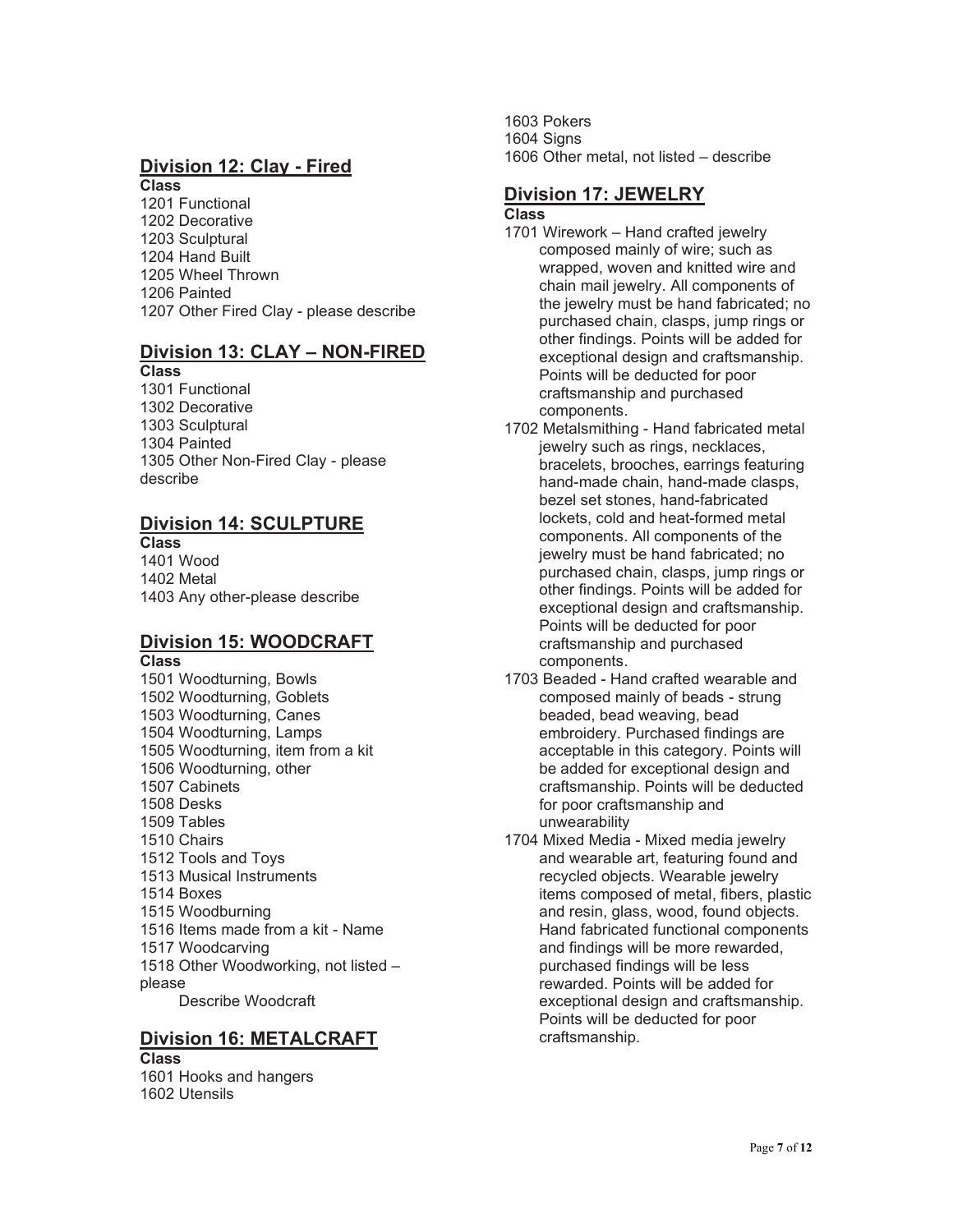#### **Division 19: DOLLS – ALL DRESSED Class**

1901 Handmade Rag Doll 1903 Puppetry, Hand Held 1904 Doll Made with Natural Materials 1905 Other Doll, not listed - please describe

#### **Division 20: POSTCARDS**

Dimensions must be 4"x6" and include lines for mailing and return addresses.

#### **Class**

2001 Quilted 2002 Paper 2003 Metal 2004 Wood

# **Division 21: FLORAL ARRANGEMENTS**

#### **Class**

2105 Wall or Door Hanging 2106 Hat decorated with dried, silk or crafted flowers 2107 Floral Arrangement, other - please describe

# **Division 22: MISCELLANEOUS**

#### **Class**

2201 Basketry 2202 Batik or tie dye other than garment 2203 Leather Goods 2204 Stained Glass 2205 Other craft not listed - please describe \*\*\*\*Participants up to age 21 as of Sept. 1, 2022, will be all and 24. Youth Arts and Crafts only.

#### **Class**

2301 Painting 2305 Decorated Wearables 2306 Sewing 2308 Clay Non-Fired 2309 Jewelry 2311 Flower Arrangements 2312 Photography 2313 Other - please describe

# **Division 24: SPECIAL**

**POPULATIONS** Physically Challenged

#### **Class**

2402 Drawing 2405 Decorated Wearables 2406 Sewing 2409 Jewelry 2411 Flower Arrangements 2412 Photography 2413 Other - please describe

# **Division 25: FUN CLASSES!**

# **Painting by Your Pet!**

How creative is your pet? This is an opportunity to show your pet's creativity. Must be mounted and ready to hang. May include photo of pet with painting.

**Class** 2501 Any Media **Yard Art! Class** 2502 Birdhouse 2503 Birdfeeder

2504 Butterfly House 2505 Mailbox 2506 Plant Holder 2507 Scarecrow

# **Shelter Animals Yard Art!**

Take your cue from the live animals at the Fair and create papier-mâché version. Must be free standing. Please note your animal's name in the Description field. Size limit: no larger than 3' tall by 3' wide.

**Class** 2540 Papier-Mâché Shelter Animal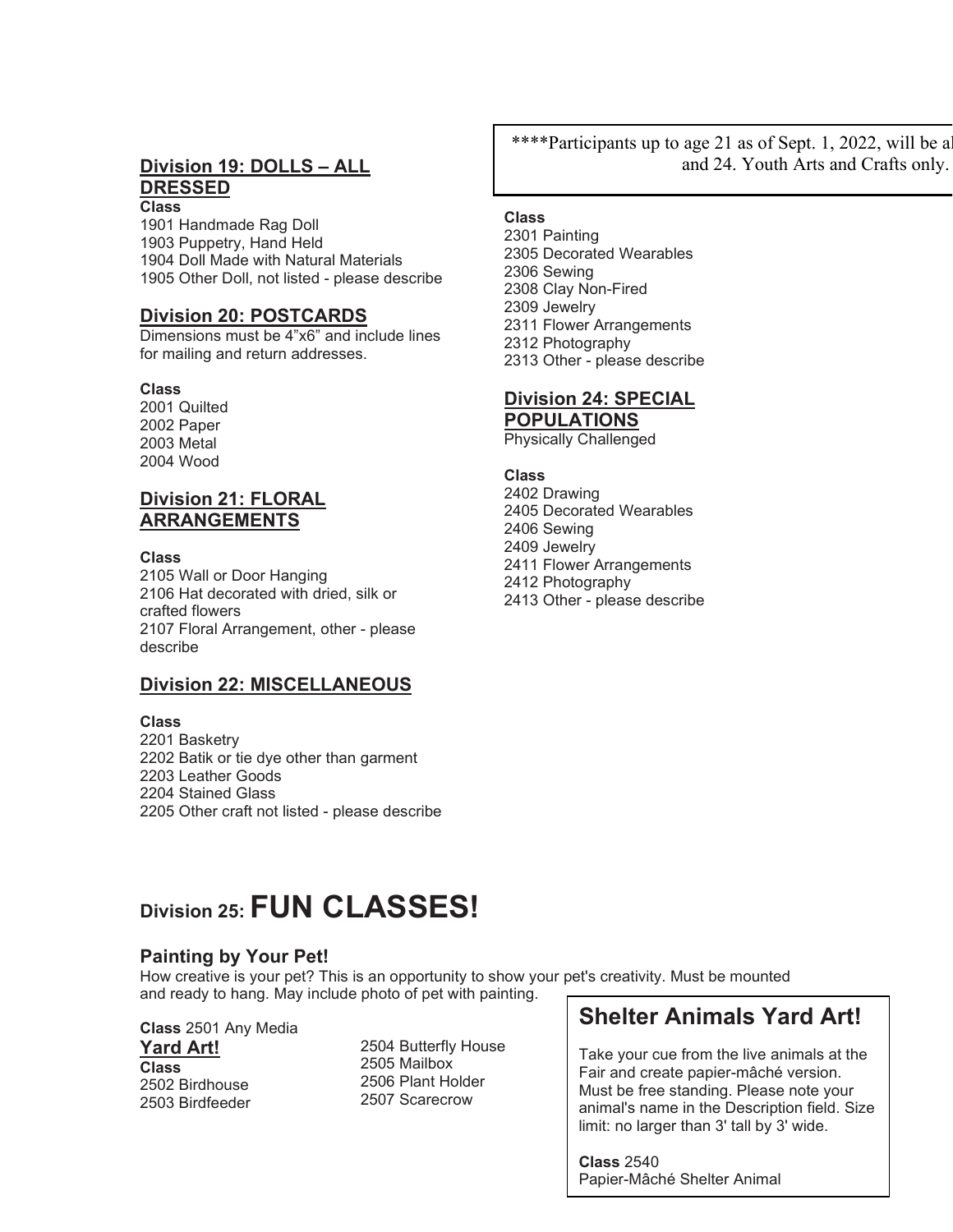#### 2508 Other Yard Art - please describe

#### **Duct Tape!**

Articles constructed with duct tape. Creativity is the primary focus; other materials, besides duct tape, may be used minimally (i.e. as a base). **Class** 2510 Clothing 2511 Toys 2512 Picture 2513 Household Item 2514 Jewelry 2515 Other item not listed - please describe

## **Trash To Treasure (Recycle)!**

All items must be made with recycled materials. Please name recycled material used. **Class** 2516 Sculpture 2517 Jewelry 2519 Miscellaneous - please describe

**LEGOS!** Use Legos to create a unique sculpture. Must be presented on a hard base (i.e. plywood, cardboard, etc). **Please make sure parts are secured and mounted on base. Lego set for Best of Division winner! Class**  2550 Mechanical (moving parts)

2551 Structural (no moving parts) 2552 Animals 2553 Any other

# *Literary Table Setting!*

*Create a table setting for two, with a theme based on your favorite book, imaging that you are inviting the main character to lunch.*

----------------------------

**Class** 2530

#### **Rules**

- 1. All contestants must pre-register. Individuals only. Groups may enter under Division 31, group projects.
- 2. Enter early! Due to space limitations, only a limited number of entries will be accepted.

3. Include in the following in your display: actual book on which the display is based, menu of what you would serve for your character and yourself, and anything else that would make for a perfect lunch with your favorite literary character!

Page **9** of **12**

- 4. No food is permitted on table, with the exception of nonperishable foods.
- 5. No item in the display may be over 18 inches tall. View of other tables cannot be blocked.
- 6. All tables must be furnished by the participant (Card tables or 36" round).
- 7. Participants should provide tablecloths.
- 8. Only the contestants will be allowed in the table set-up are during set-up.
- 9. Complete instructions will be mailed after your entry form is processed.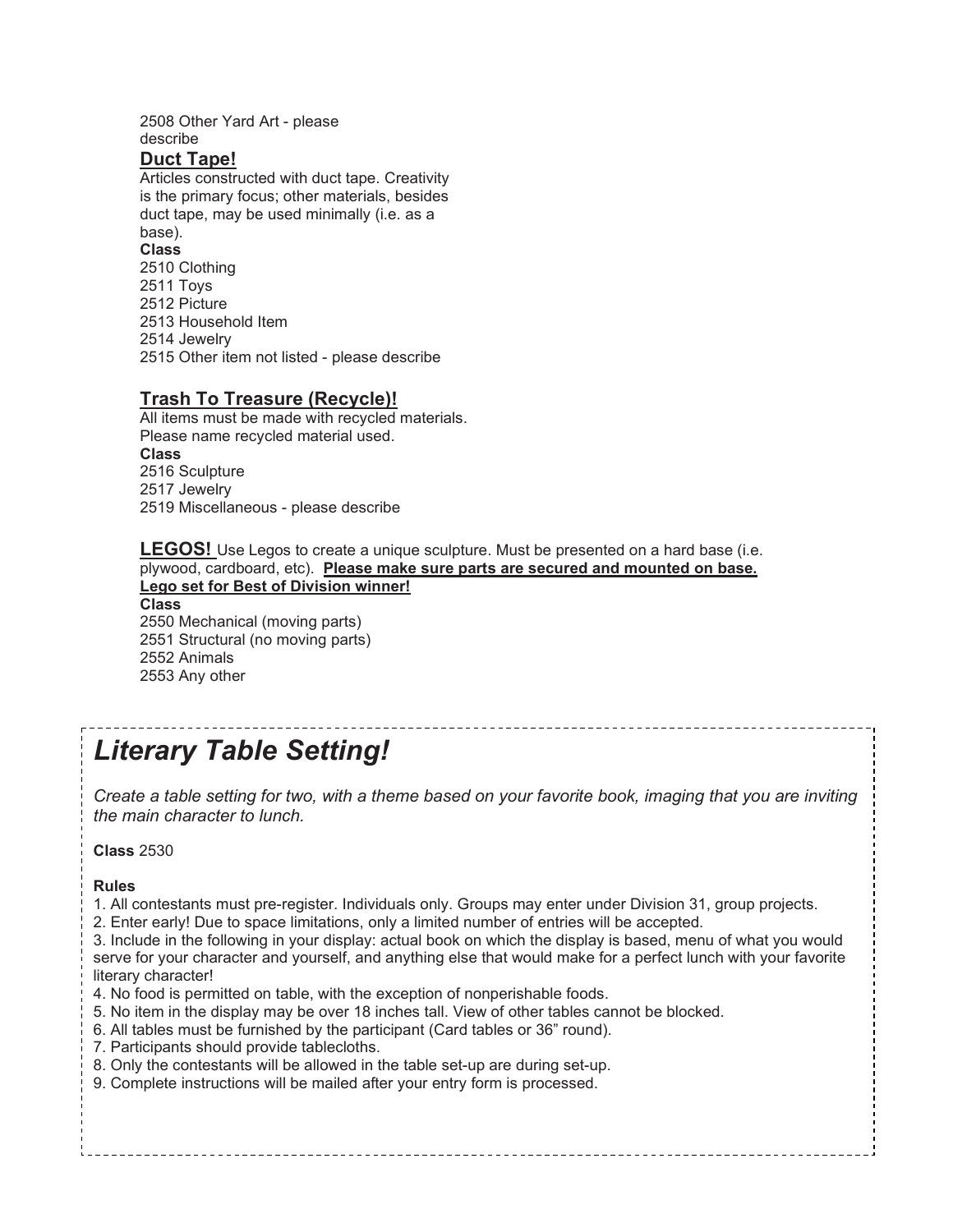# **Division 26: PHOTOGRAPHY**

#### **Photography Rules:**

1. Only ONE entry per person per class. Amateur photographers only. Prints may be made by commercial printers. Besides basic post-processing such as adjustment of brightness, contrast, color and sharpness, digital manipulations are NOT allowed (except in Class 2018).

Photo must be entrant's own work and must have been taken since the previous year's State Fair.

# **NOTE: Due to display space limitations, exhibitors are**

#### **limited to 3 pieces of photography total in Divisions 26A, 26B & 26C.**

#### 2. **Description of Classes**

**Portraits:** Depiction of a personality, head or full figure, posed or informal (not candid) where person is main interest.

**Human Interest:** Candids, people interacting, family moments **Scenic and Architectural:** Landscapes, water, sunsets, buildings, roads, etc. **Garden:** must include a person in a garden – either flower or vegetable **Plants:** Flowers, plants - cultivated or wild, fruit, vegetables **Animals:** Wild or domestic, pets, birds, insects **Children:** Including babies **A Fair to Remember:** Color and B&W photos depicting any aspect of state fair activity **Still Life:** Inanimate objects, or life forms that don't move flowers, food, etc. **Humor:** Make us laugh! Any subject; color, black and white, or alternative process may be used. **Digital Manipulation:** Go digital! Any subject; digitally manipulated photograph. Manipulated image must be an original scanned work(s) of art by the exhibitor, with the finished work of art being designed as to not copy an original photograph or work of art by another person. The submitted work must reflect original intent by the submitting exhibitor.

3. All prints must be 5"x7" and matted or mounted on matt board with a **white mat finishing at an 8"x10". No framed photos, foam core or poster board. Any entries that do not follow the guideline for proper matting will be disqualified.**

4. Guidelines for judging: a. Impact b. Composition c. Lighting d. Simplicity

#### *Photographs that show children must be accompanied by a signed release from the child's parent or legal guardian. Please see page following entry form for waiver to be used.*

| <b>Division 26A:</b>            | <b>Division 26B:</b>            |
|---------------------------------|---------------------------------|
| <b>Black &amp; White</b>        | Color                           |
| <b>Class</b>                    | <b>Class</b>                    |
| <b>Human Interest</b>           | <b>Human Interest</b>           |
| 2602 (5" x 7")                  | 2621 (5" x 7")                  |
| <b>Scenic and Architectural</b> | <b>Scenic and Architectural</b> |
| 2603 (5" x 7")                  | 2622 (5" x 7")                  |
| Garden                          | Garden                          |
| 2604 (5" x 7")                  | 2623 (5" x 7")                  |
| <b>Animals</b>                  | <b>Animals</b>                  |
| 2606 (5" x 7")                  | 2625 (5" x 7")                  |
| <b>Still Life</b>               | <b>Still Life</b>               |
| 2609 (5" x 7")                  | 2628 (5" x 7")                  |

# **Division 26C:**

**Class** 2617 Humor (5"x7") 2618 Digital Manipulation (5"x7" - BLACK & WHITE) 2619 Digital Manipulation (5"x7" - COLOR)

*\*NOTE: Due to display space limitations, exhibitors are limited to 3 pieces of photography total in Divisions 26A, 26B &26C, and all photos must be 5"x7" and mounted or matted. Push pins, binder clips, etc. may be used to hang photos.*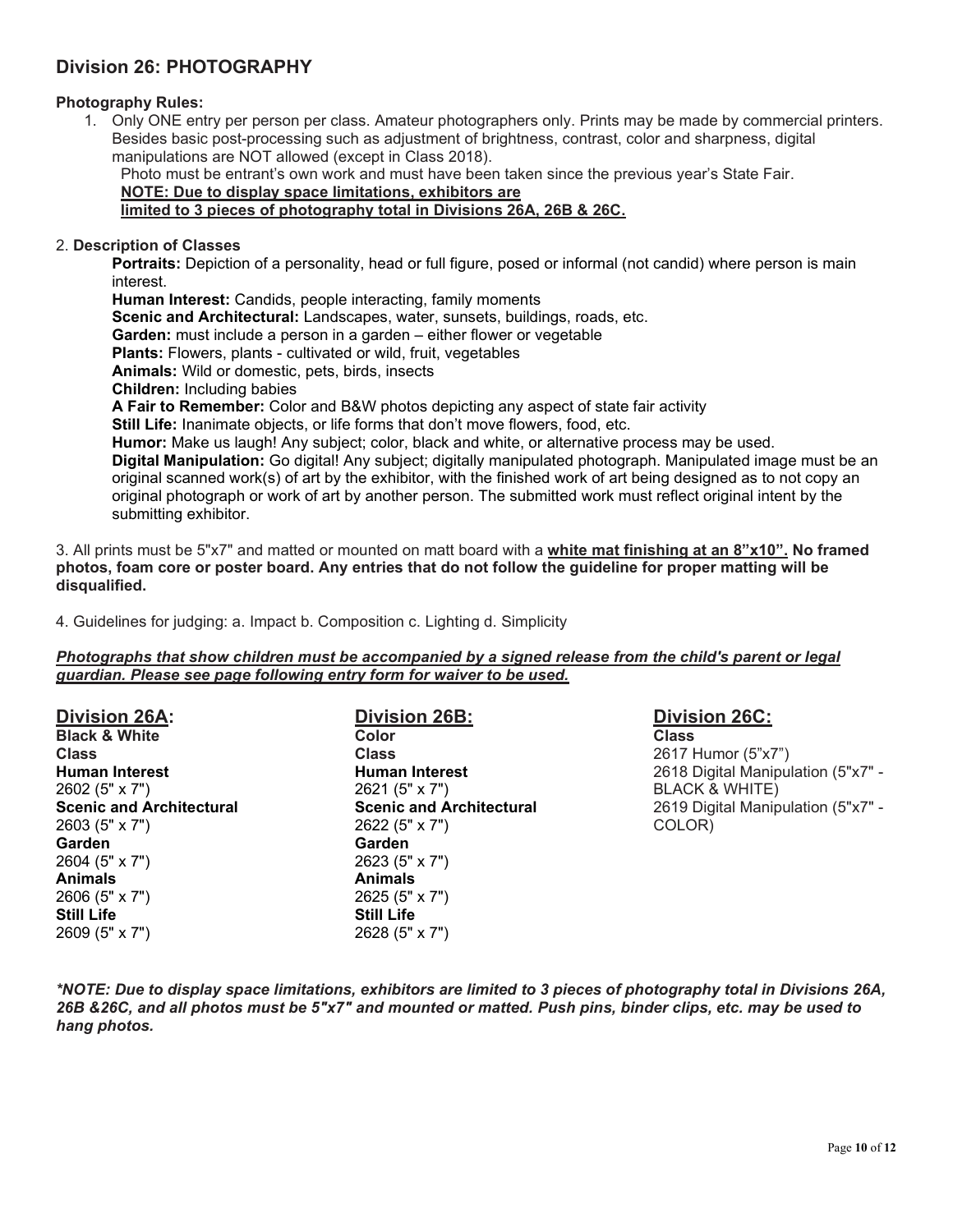# **Division 31: Group Projects**

Geared towards a single project created by multiple individuals in a group (i.e. 4-H club or school class). Must be entered under teacher's/leader's name and a group name; include participants' names/ages on entry form.

#### **Class**

3101 Wall Hanging 3102 Quilt 3103 Painting & Drawing 3104 Scrapbooking 3105 Other group project, not listed 3106 Literary Table (follow rules on previous page)

# **Division 61: ELECTRONIC MEDIA COMPETITION**

**Limit of Entries:** Limit of one entry per student, per competition class.

**Eligibility:** Projects may be the work of an individual or group and done within the last year. Submit a list of the names, birthdates, addresses and signatures of all students who worked on the project. Submit list with the entry form. Project must incorporate the theme of how has Covid 19 affected your life.

#### **Special Rules**

**Achievement of Implied Goals and Objectives:** Does the design meet or exceed the needs or wants of the targeted audience?

- **Innovation:** Does the design introduce new ways of using technology to teach and/or entertain the target audience?
- **Creativity:** Does the design attack the subject matter in an original and interesting way?
- **Interface:** Is the user interface easy to navigate? Is the design clean, and elegant, not cluttered?

**Theme:** How has Covid 19 affected your life?

#### **Class 6102** Desktop Publishing

• Original Computer generated work (i.e. flyer, newsletter, brochure) incorporating both text and graphics. Must include a write up indicating software, hardware, target audience and objectives.

**Class 6103** Digital Art - Black & White or Color

- Original computer generated artwork, no clipart.
- Should be mounted on black, white or gray matte, flat board or foam core.
- Not to exceed 11" x 14"

**Class 6104** Digital Art, Original Computer Illustration - Black & White or Color

- Original computer illustration (tablet drawing)
- Should be mounted on black, white or gray matte, flat board or foam core.
- Not to exceed 11" x 14"